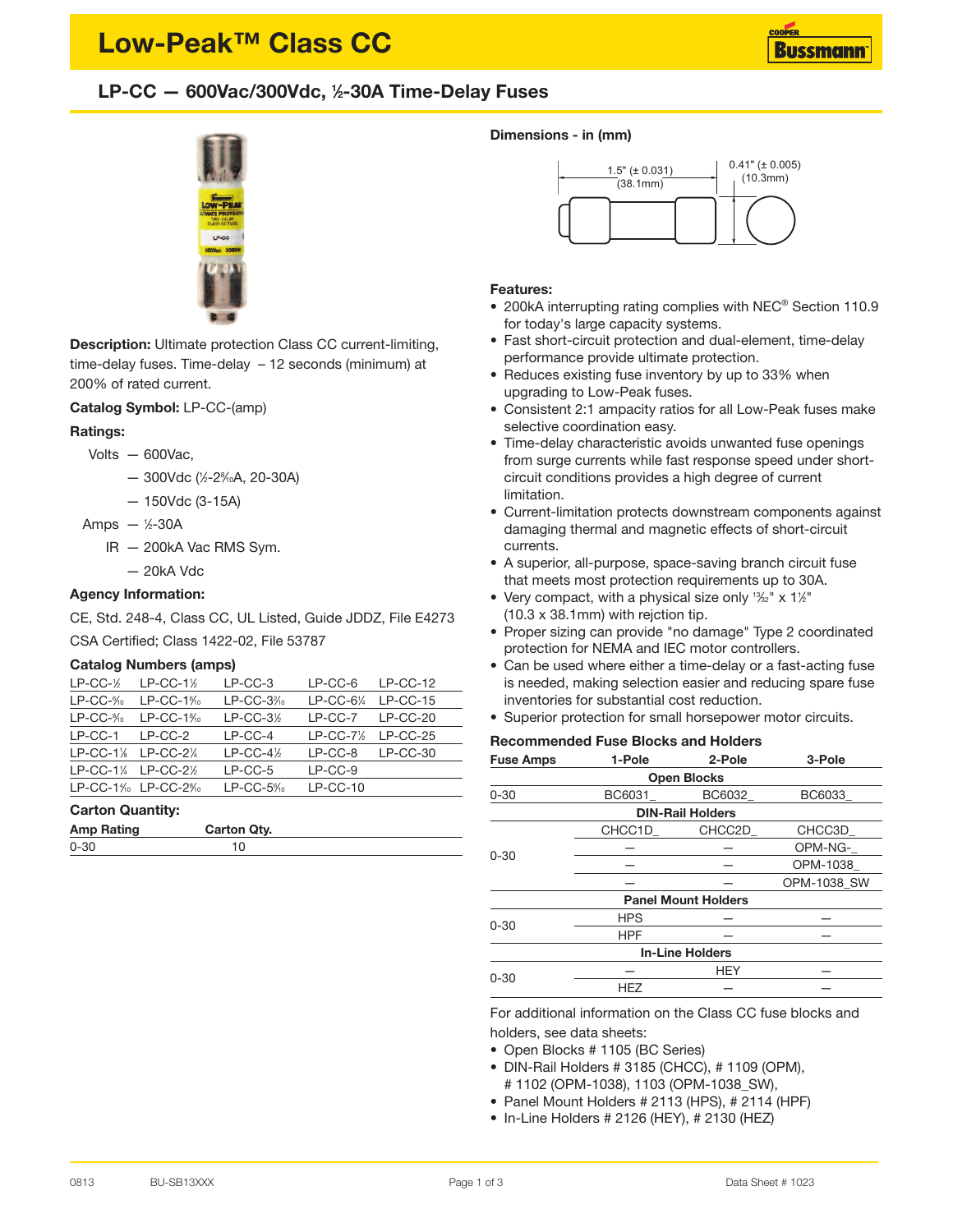# **LP-CC — 600Vac/300Vdc, <sup>1</sup> ⁄2-30A Time-Delay Fuses**

## **Time-Current Curves - Average Melt**